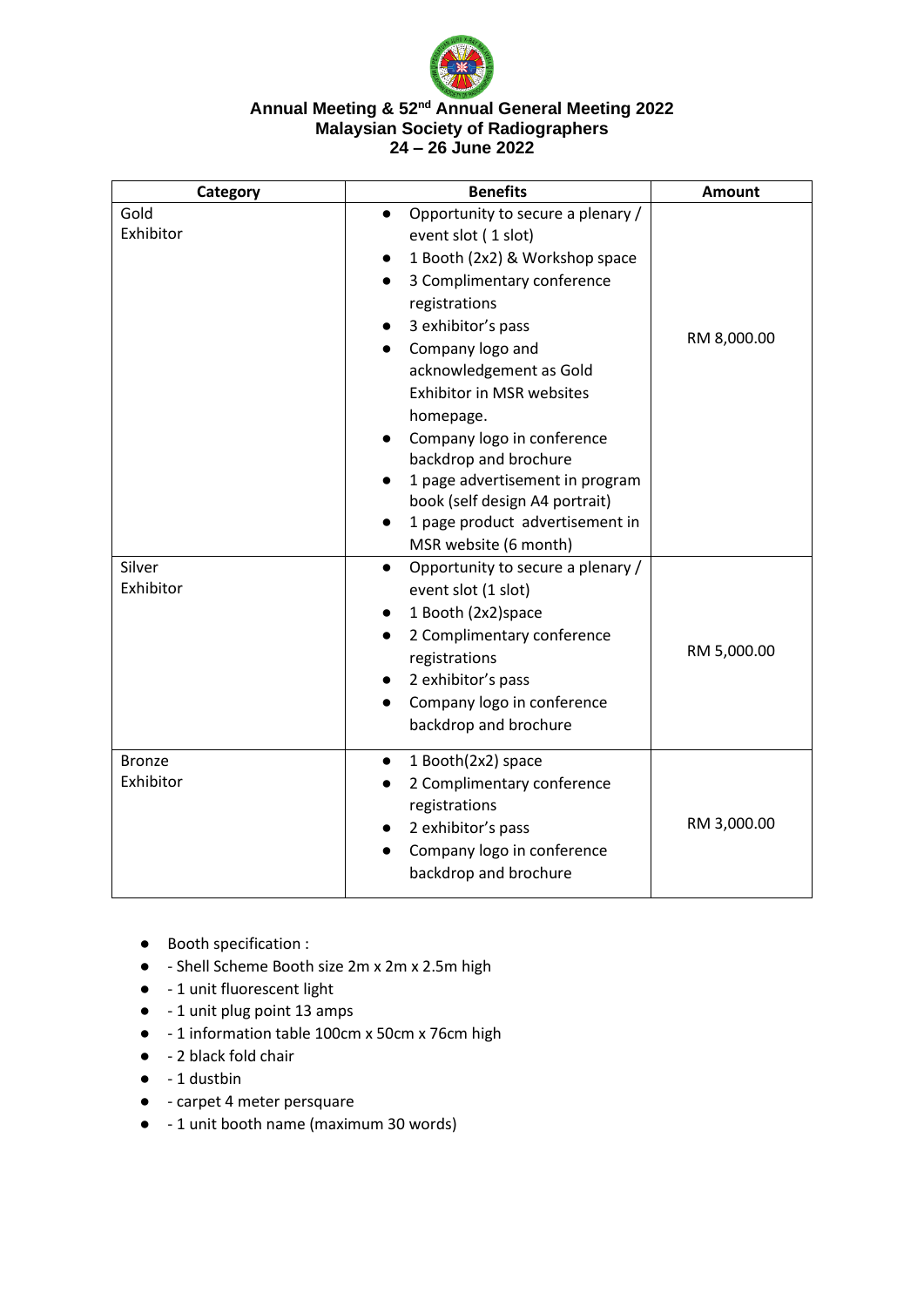

# **SPECIAL REQUEST**

Tailored packages can be arranged to suit your objective

Please feel free to contact **Mr. Zaimi Baharudin (012-2569298) / Mr. Mohammad Mudzakir bin Zainal Alam (012-2469093)** or email to **[msradiographer70@gmail.com](mailto:msradiographer70@gmail.com)**

### **IMPORTANCE NOTICE**

In order to maximise benefits for exhibitors, kindly take note the following deadlines:

# **Date: 3 June 2021**

Closing date for Exhibitor. Exhibitor packages to be finalized and confirmed.

# **Date: 10 June 2021**

- **a. Corporate logo**
- **b. Advertisement test content and layout**
- **c. Brochure material**